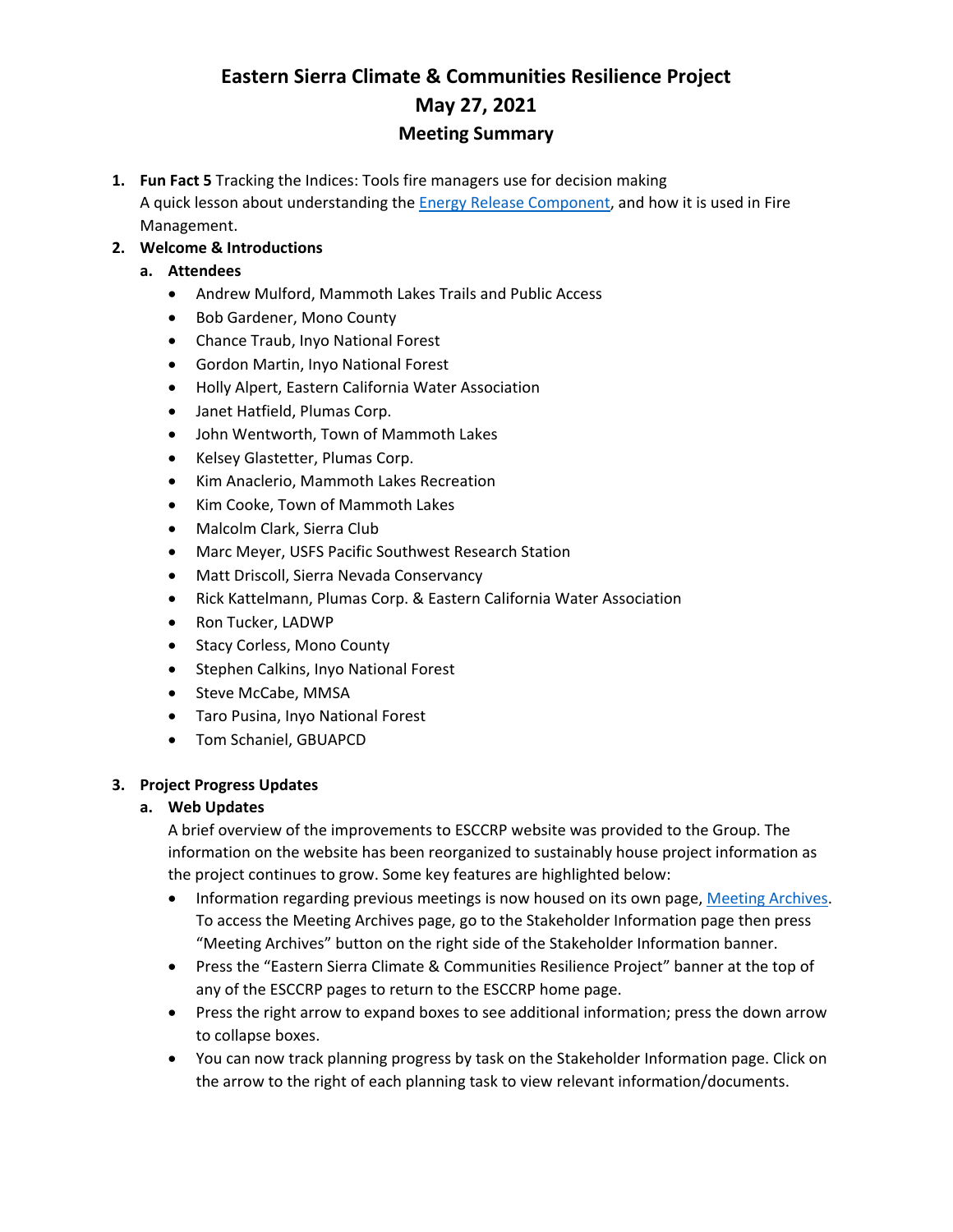The ESCCRP website will continue to evolve as the project progresses. We welcome your feedback, please email [kelsey@plumascorporation.org](mailto:kelsey@plumascorporation.org) or click the "Contact Webmaster" button on the bottom of the Stakeholder Information Page to help us improve the ESCCRP website.

Action Item: Send your organization's logo to [kelsey@plumascorporation.org](mailto:kelsey@plumascorporation.org) to be displayed on the Stakeholder Information page and demonstrate your organization's support for the project.

# **b. CAL FIRE Forest Health Direct Award**

At time of the last meeting, April 15, we had been invited to submit a one-page pre-screening proposal to CAL FIRE's Forest Health Direct Grant Program. Since then, our one-page project proposal was selected to move forward as a Direct Award Grant Applicant. We have prepared and submitted the Direct Award Project Application to CAL FIRE.

The ESCCRP Phase 1 Implementation grant proposal put forward the following treatments:

- Reds Meadows (448 acres hand thinning, 300 acres prescribed fire)
- Lakes Basin (disposal of existing piles, 542 acres pile burn)
- Three Creeks (542 acres mechanical thinning)
- Hwy 395 Median (118 acres mechanical thinning from SR 203 to Wilson Butte)
- Sherwin 2 Scenic (88 acres mechanical thinning, 28 acres aspen regeneration)
- Non-federal ownership (CEQA on all proposed parcels; 35 acres hand thinning- Camp High Sierra, 29 acres hand thinning- Mammoth Creek Parcels, 16 acres hand thinning-Bell Shaped Parcel)

In total, 2,156 acres were proposed for a total ask of approximately \$4.9 million. Maps of the proposed units are available on the [ESCCRP Maps](https://www.eswildfirealliance.org/esccrpmaps) page (click on each map to view full screen in a separate window).

#### **c. CAL FIRE Prevention Grants**

Rick Kattelmann shared an update on the RFFCP proposals to the CAL FIRE Fire Prevention Grants Program. Across the RFFCP Eastern Sierra Subregion five proposals were submitted focusing the following prevention activities:

- Region-wide comprehensive visitor Outreach & Education
- CWPP Planning for Independence greater metro area and the 40 Acres Community
- 40 Acres Community Fuels Reduction
- Inyo National Forest Fuels Reduction (Mono City, Mammoth Lakes, and Aspendell)
- Optical sensors for early fire and smoke detection for Crowley Lake, Mammoth Lakes, and June Lake

#### **d. CDFW NEPA Planning TBD**

In February, we submitted a proposal the CDFW Proposition 1 Watershed Restoration Grant Program proposing to build a locally based interdisciplinary team. If funded, this team will perform the environmental analysis for NEPA as well as surveys on 10,000 priority acres of the ESCCRP as a first task. To fund the NEPA planning for this project is a major hurdle as securing planning funding at this scale is difficult. This solicitation was highly competitive, receiving a total of 128 proposals. We are hopeful as we await the award announcements, which are anticipated in June but may be delayed due to the volume of proposals received by CDFW. We will make an announcement to the Group when we know more information.

#### **4. Recap of Progress To Date & Review of Today's Agenda**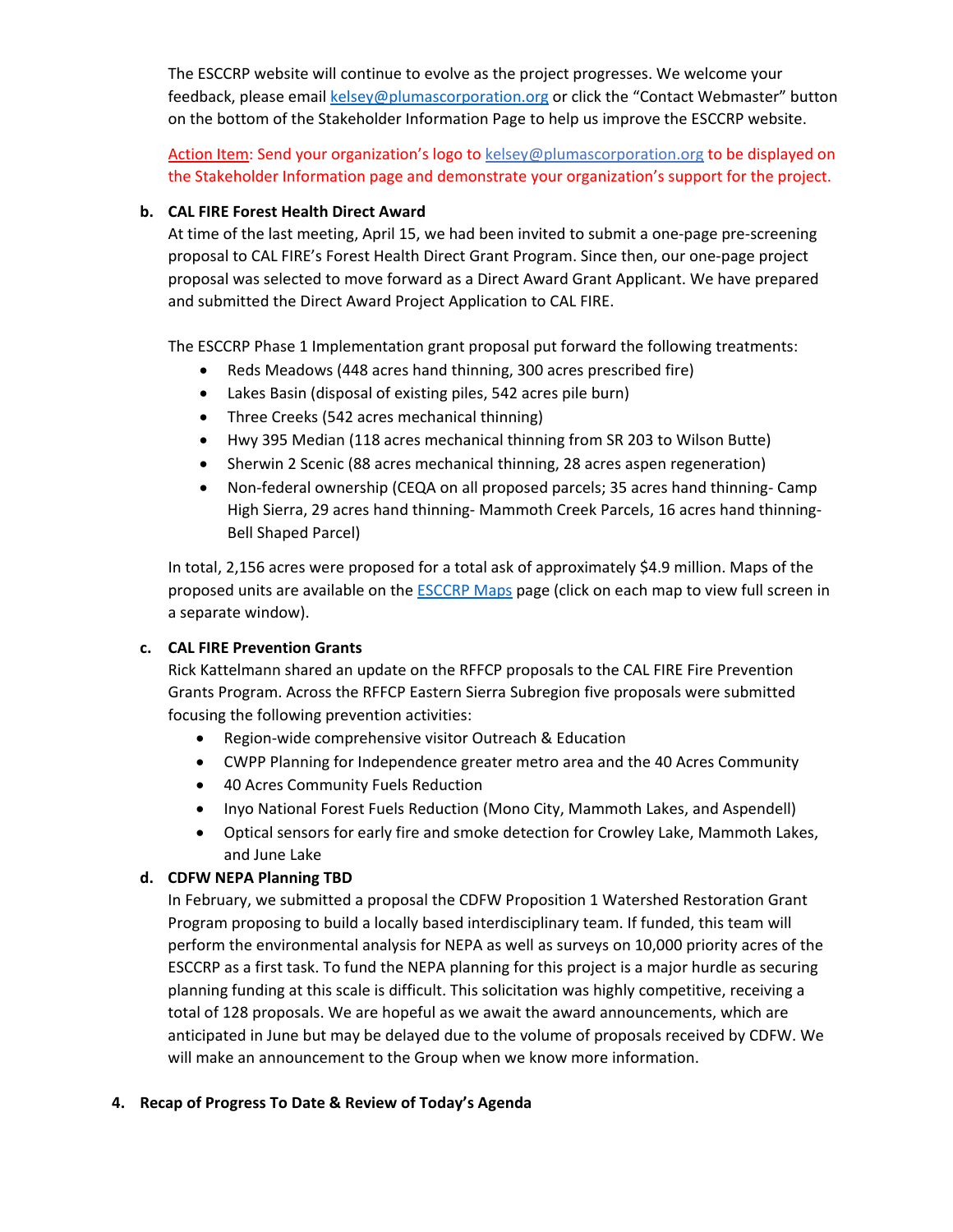### **a. Recap of Progress to Date**

Under the scope of current SNC grant, three key tasks require Stakeholder's contribution.

- i. Refine Project Boundary (January)
- ii. Define Goals & Objectives (January, March, May)
- iii. Needs Assessment (April, May, June, July, August)

A project timeline was presented to the group to demonstrate the ESCCRP tasks on a two-year time horizon.

- White font- tasks funded though SNC grant
- Green font- biomass solution planning funded through NFWF grant
- Yellow font- CAL FIRE Directed Grant Award (funding not confirmed at present)



#### **5. Goals & Objectives Continued**

Stephen Calkins introduced the Goals & Objectives (G&O) conversation with a brief presentation addressing confusion that arose during previous G&O conversations regarding the focus on mechanical, fuel reduction treatments, and where prescribed/managed fire fits within the ESCCRP. Throughout the project area, some Forest Service units already have existing NEPA decisions (Reds Meadow, Three Creeks, Lakes Basin, and others) which allow either prescribed fire or mechanical treatments to help to begin to reset forest structure to within its natural range, and thereby making it able to accept beneficial fire. Areas that are not covered under an existing NEPA decision will need to be developed as a part of the ESCCRP NEPA. Proposed actions in these areas will only involve mechanical treatments to prepare the forest for prescribed fire. This is because the entire ESCCRP falls within the Inyo Forest-wide Rx Fire NEPA, which is currently pending a decision. Once approved, the Inyo Forest-wide Rx Fire NEPA will allow prescribed burning in the ESCCRP and across the Inyo National Forest letting us capitalize on the mechanical treatment investments of the ESCCRP NEPA. However, this burning cannot occur until the appropriate mechanical treatments have been completed in many instances due to extreme fuel loading which makes Rx burning outside the scope of acceptable risk. Th[e Interacting Project NEPAs Presentation](https://6e569fe6-5a83-4329-8d2b-a6aa1e368140.filesusr.com/ugd/53aa1c_875cceacf7a444df878754497913be40.pdf) is available in the May 27 Meeting Archives.

The Forest Service has been working internally on the G&O document to integrate comments from the previous G&O conversations. Stephen presented the two versions of revised G&O document to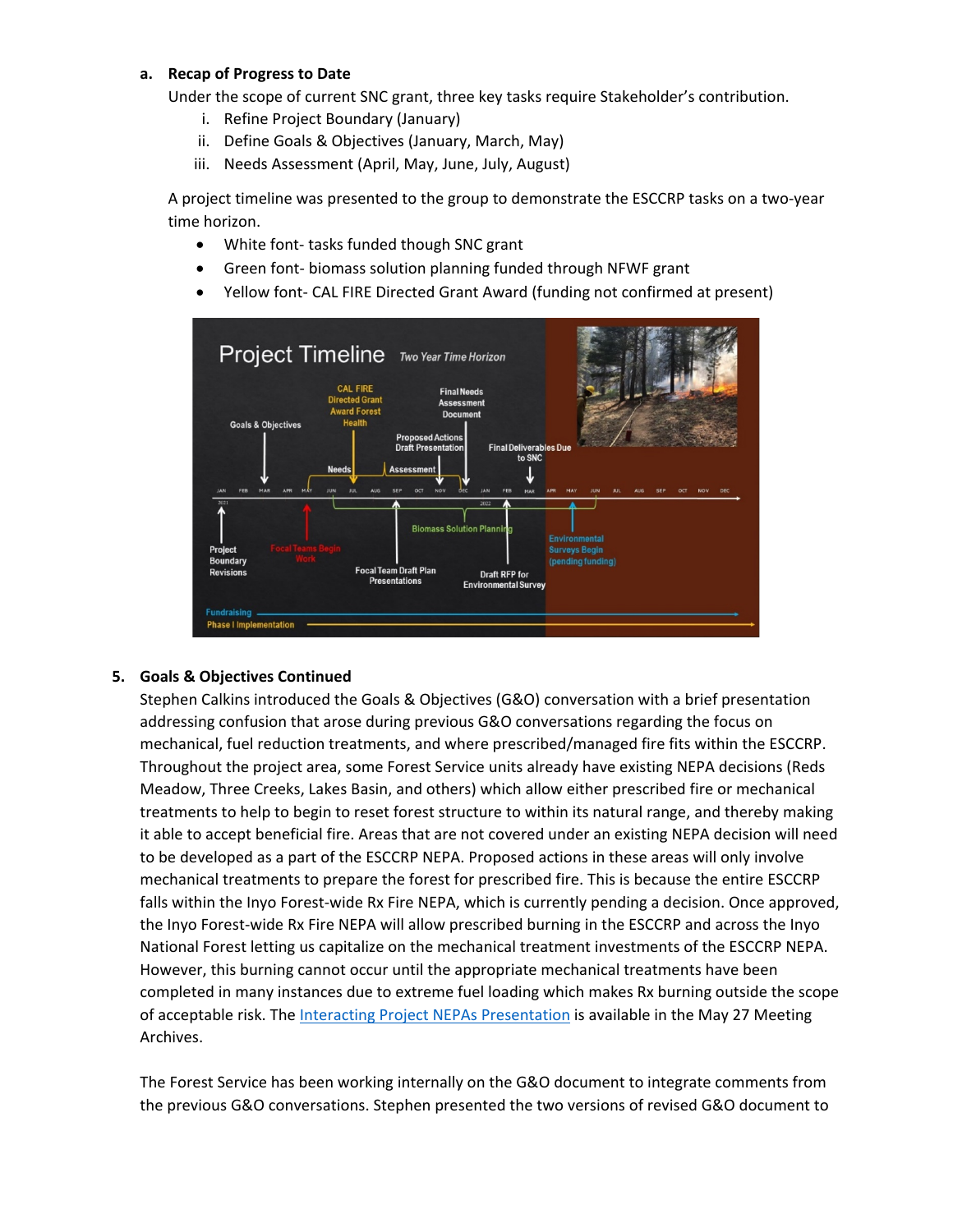the group, one version with one-word descriptors and one version with longer descriptions, both versions shared the same extended description of each goal. The group came to consensus to use longer description goals as they remove the ambiguity associated with the one-word goals. However, the group suggested to save the one-word description version as in the future it could be a beneficial tool for creating graphics for outreach material. The group proposed some wordsmithing to various goals and objectives. Another suggestion proposed to adopt language presented in various state environmental plans (The California Wildfire and Forest Resilience Action Plan, California Climate Action Plan, etc.) to better align ourselves with funder's goals and policy objectives as we apply to future state funded grant solicitations.

Suggestions have been incorporated into the G&O document and are available for review on the Stakeholder Information Page. We, as ESCCRP Stakeholders, need to be confident as we close the chapter on the Goals & Objectives as they lay the groundwork for the future of the ESCCRP.

Action Item: Review the current version of the Goals & Objectives document and submit any final suggestions to [kelsey@plumascorporation.org](mailto:kelsey@plumascorporation.org)

#### **6. Boundary Edits Progress**

Kelsey Glastetter provided an update on the edits to the project boundary. The revised project boundary is available on the [ESCCRP Web Map](https://www.eswildfirealliance.org/esccrpmaps) and a [Boundary Revisions Packet](https://6e569fe6-5a83-4329-8d2b-a6aa1e368140.filesusr.com/ugd/53aa1c_1774a095f2e944e99cdaaf6ec22c8ad1.pdf) providing details on the revisions is available on the Stakeholder Information page. The project boundary needs to be finalized so we know where Proposed Actions need to be developed.

Action Item: Partners that have parcels that warrant additional consideration should send the parcel information along with rational for inclusion to [kelsey@plumascorporation.org.](mailto:kelsey@plumascorporation.org)

#### **7. Needs Assessment Action Plan**

Janet Hatfield outlines the next task, the Needs Assessment, to the Group. Over the summer months we will divide into smaller focused groups, Ad Hoc Focal Teams. By working in focused teams, we can more effectively identify and layout plans to solve for the variety of challenges that lay ahead. Currently, there are seven Focal Teams identified: Outreach & Education, Finance & Marketing, Biomass Utilization, Operations, Prioritization (Rec & Wildlife), Workforce Development, and Research & Monitoring. These teams may not be all encompassing, if you see the need for an additional team(s), please contact [janet@plumascorporation.org.](mailto:janet@plumascorporation.org) Appropriate team leaders will be identified and will meet mid-June the team leaders will circulate a doodle poll to set kickoff meetings for each team. Throughout the summer teams will work to identify goals, tasks, deliverables, budget, and a populate the work plan template. In September, we will reconvene as the Stakeholder Group and each focal team will present their findings to the rest of the Group. The [Needs Assessment Intro Presentation,](https://6e569fe6-5a83-4329-8d2b-a6aa1e368140.filesusr.com/ugd/53aa1c_d220119a12e744fa81f8f66f85eae606.pdf) including example team tasks and an example workplan template, is available on the Stakeholder Information page.

To make the most out of the Needs Assessment exercise we are actively seeking participants to help on one or more of the focal teams. , Please consider where your expertise may be most helpful and sign up for an [Ad Hoc Focal Team](https://forms.gle/R1c2kU7fY9uo6JgY6) on the website. We are also asking that you network with people within your organization and outside the Stakeholder Group to recruit individuals who can meet for a few topically focused meetings this summer to help optimize our Needs Assessment. Sign up by 6/15 to make sure to not miss out.